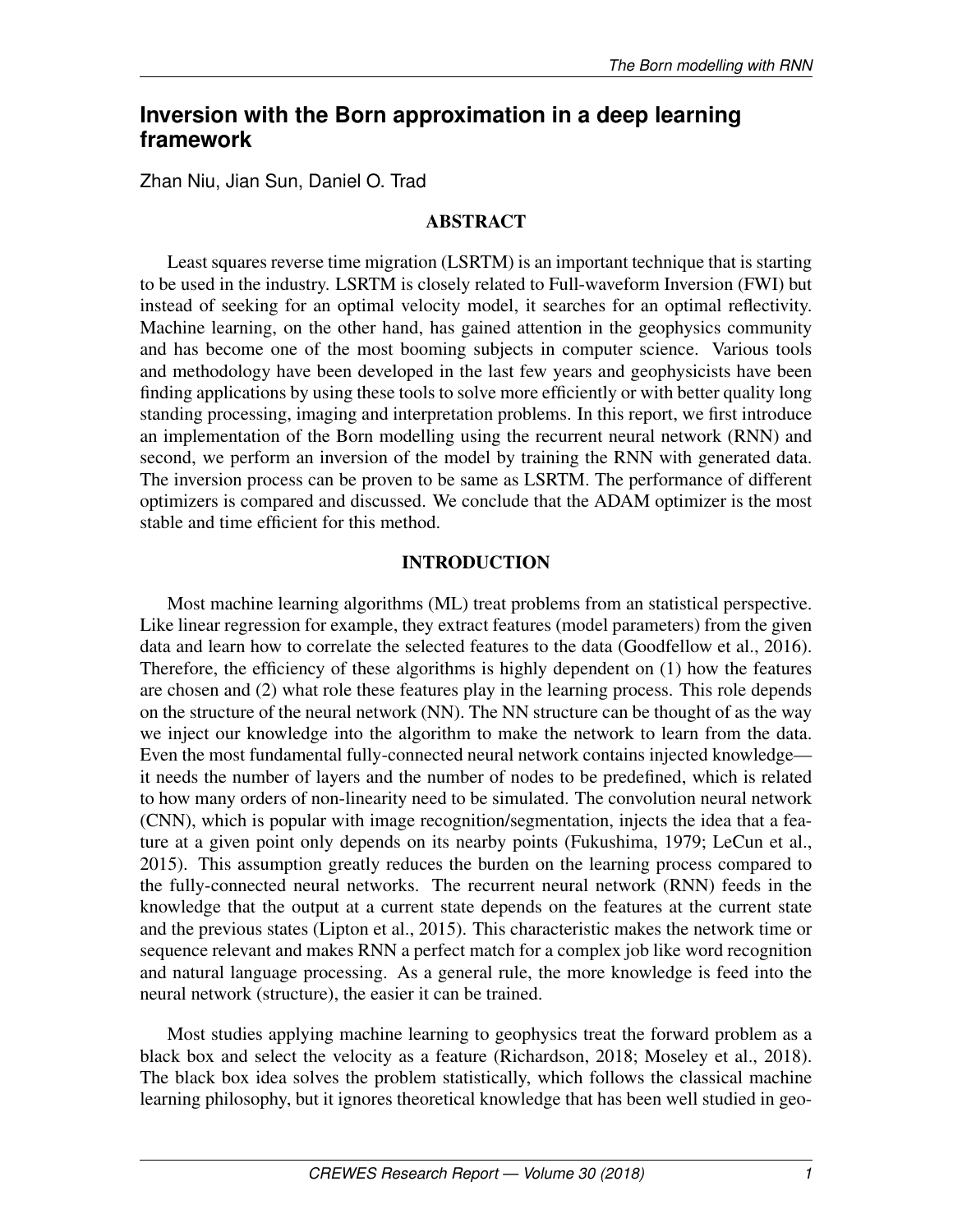physics (e.g. the wave equation and scattering theory). With the neglect of those crucial theories, the neural network will spend too much energy finding approximations to the theories by itself. The approximations are usually poor and highly dependent on the problem trying to solve. Some recent works in geophysics proposed that we shall inject our knowledge to the machine learning algorithm and only treat part of it to be a numerical problem (Karpatne et al., 2017). By following a similar idea, in this work we incorporated the Born approximation into the structure of the RNN.

In this report, we attempt to add the wave propagation knowledge to an RNN. The RNN takes a background velocity and the source as input features. We designed the network structure from scratch to make the velocity perturbation to be the hidden parameter. The output of the RNN is a shot record. We implemented the RNN based on the APIs in TensorFlow, tested popular machine learning optimizers and discuss their performances.

#### **THEORY**

#### Forward modelling with the Born approximation

Consider a wavefield  $p_0(x, t)$  propagating in a background velocity  $v_0(x)$  with a source  $f(x, t)$ . This wavefield obeys the wave equation

$$
\left(\frac{1}{\boldsymbol{v}_0^2}\frac{\partial^2}{\partial t^2} - \nabla^2\right)\boldsymbol{p}_0 = \boldsymbol{f}
$$
\n(1)

Let us consider another wavefield  $p(x, t) = p_0(x, t) + \delta p(x, t)$  propagating in a velocity media  $v(x) = v_0(x) + \delta v(x)$  with the same source, where  $v(x)$  is a velocity that differs from  $v_0(x)$  by  $\delta v(x)$  and  $p(x, t)$  is the corresponding wavefield with respect to  $v(x)$ . The wavefield is hence governed by

$$
\left(\frac{1}{(\boldsymbol{v}_0+\delta\boldsymbol{v})^2}\frac{\partial^2}{\partial t^2}-\nabla^2\right)(\boldsymbol{p}_0+\delta\boldsymbol{p})=\boldsymbol{f}\tag{2}
$$

If it is assumed that  $\frac{\delta v}{v_0} \to 0$ , then

$$
\frac{1}{(\boldsymbol{v}_0 + \delta \boldsymbol{v})^2} = \frac{1}{\boldsymbol{v}_0^2} \left( 1 + \frac{\delta \boldsymbol{v}}{\boldsymbol{v}_0} \right)^{-2} \approx \frac{1}{\boldsymbol{v}_0^2} \left( 1 - 2 \frac{\delta \boldsymbol{v}}{\boldsymbol{v}_0} \right)
$$
(3)

Replacing Equation 1 in Equation 2

$$
\left(\frac{1}{\boldsymbol{v}_0^2}\frac{\partial^2}{\partial t^2} - \nabla^2\right)\delta\boldsymbol{p} = \frac{2\delta\boldsymbol{v}}{\boldsymbol{v}_0^3}\frac{\partial^2}{\partial t^2}(\boldsymbol{p}_0 + \delta\boldsymbol{p})\tag{4}
$$

If we apply the Born approximation assuming the second time derivative of  $\delta p$  is negligible, we can write two wave equations for the background and perturbed wavefield as follows:

$$
\left(\frac{1}{\boldsymbol{v}_0^2}\frac{\partial^2}{\partial t^2} - \nabla^2\right)\boldsymbol{p}_0 = \boldsymbol{f}
$$
\n(5a)

$$
\left(\frac{1}{\boldsymbol{v}_0^2}\frac{\partial^2}{\partial t^2} - \nabla^2\right)\delta\boldsymbol{p} = \frac{1}{\boldsymbol{v}_0^2}\cdot\boldsymbol{m}\cdot\frac{\partial^2}{\partial t^2}\boldsymbol{p}_0\tag{5b}
$$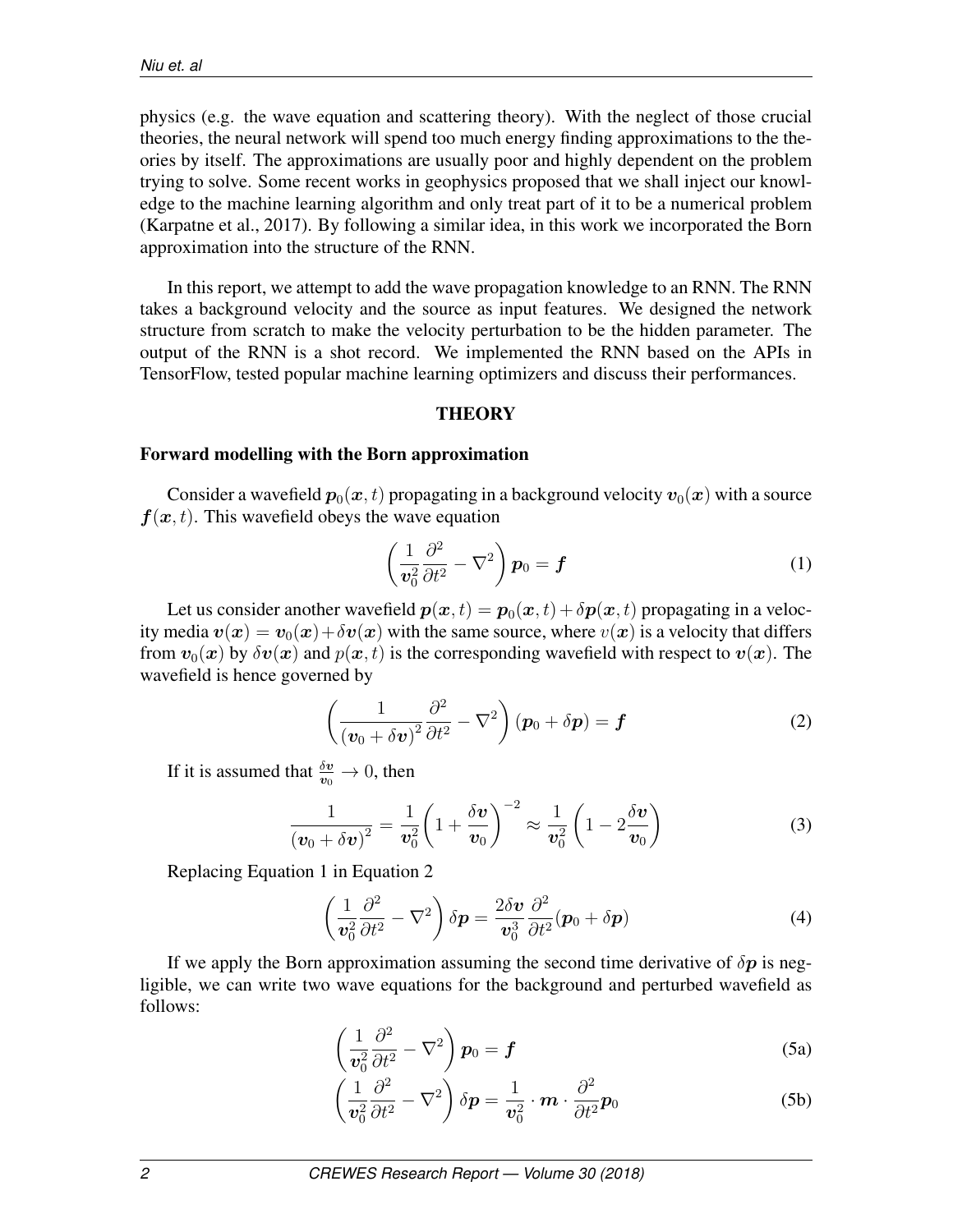

FIG. 1. The diagram of the RNN structure. The black boxes are neural cells which take the source and two previous perturbation wavefields to compute the next perturbation wavefields. The output of each cell is the shot record at a given time and the most recent two wavefields will be passed to the next cell.

where m is the model defined as velocity perturbation ( $\frac{2\delta v}{v_0}$ ). The perturbation wavefield can be considered as the wavefield of a source that is the zero-lag cross-correlation of the model and the second time derivative of the background wavefield. With Equation 5a and 5b, we can calculate the perturbation wavefield  $(\delta p)$  given a velocity perturbation m from  $v_0$ .

#### The implementation using TensorFlow

Base on the fact that the wave propagation is a function of time, the most suitable neural network framework for simulating the wavefield is the recurrent neural network (RNN) (Lipton et al., 2015), which already contains time structures. The RNN can be built with the help of TensorFlow. TensorFlow (Abadi et al., 2015) brings the power of shared memory parallel computing and GPU acceleration. Moreover, TensorFlow has an API with which can we systematically compare different optimization methods. Figure 1 shows the RNN architecture used for this report.

As shown in Figure 1, each cell refers to a series of calculations to compute the perturbed wavefield. We decided to use the 3-point-centred finite difference expansion for the 2nd order time derivative since it is accurate enough for small time steps. In the space domain, we also chose a 2nd order finite difference for prototype development, which can be improved to a more accurate of approximation later on. The 2nd order approximation in the space is usually not adequate but is fast and stable. After discretization, Equation 5a and 5b can be rearranged to

$$
\boldsymbol{p}_0^{(t+1)} - 2\boldsymbol{p}_0^{(t)} + \boldsymbol{p}_0^{(t-1)} = \boldsymbol{v}_0^2 \Delta t^2 \left( \nabla^2 \boldsymbol{p}_0^{(t)} + \boldsymbol{f} \right)
$$
(6a)

$$
\delta \boldsymbol{p}^{(t+1)} - 2\delta \boldsymbol{p}^{(t)} + \delta \boldsymbol{p}^{(t-1)} = \boldsymbol{v}_0^2 \Delta t^2 \bigg( \nabla^2 \delta \boldsymbol{p}^{(t)} + \frac{m}{\boldsymbol{v}_0^2} \left( \nabla^2 \boldsymbol{p}_0^{(t)} + \boldsymbol{f} \right) \bigg) \tag{6b}
$$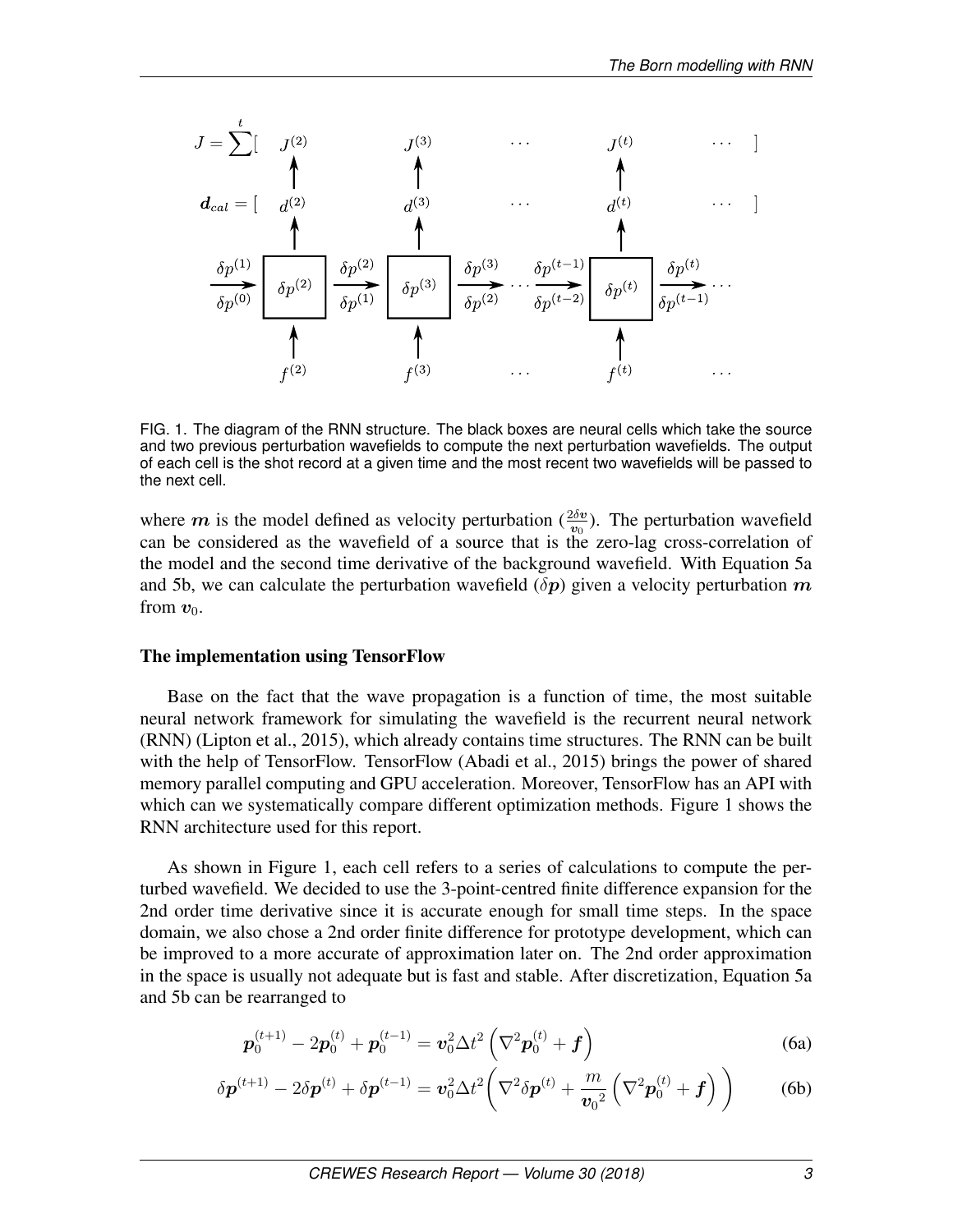where the superscript  $(t)$  denote a variable at the the time step. Note that the time derivate  $\left(\frac{\partial^2}{\partial t^2}\mathbf{p}_0\right)$  on the right hand side of Equation 5b is replaced by the equality in Equation 5a. Instead, in Equations 6a and 6b, the wavefields at the current time step can be calculated if the previous two wavefields are known or given. With the wavefield at the current cell,  $d^{(t)}$ can be extracted from the wavefields and the cost  $J<sup>(t)</sup>$  can be calculated. Then the wavefields at  $(t)$  and  $(t - 1)$  will be forward to the next cell to go through a similar process until it reaches the maximum time step. The shot record  $(d_{cal})$  can be formed by concatenate  $d^{(t)}$  from each cell and the cost J can also be computed if a measured data (D) is given.

#### The gradient update and optimization

In the previous section, we introduce the procedure to use an RNN to perform forward modelling. Neural networks problems are essentially optimization problems. If we let a model parameter to be unknown and feed the generated data by the forward modelling, the model can be solved by "training" of the neural network.

The derivation of the gradient follows a similar idea as described by Richardson (2018). The cost function can be defined as

$$
J = \frac{1}{2n_s} \sum_{x_s} ||D - d_{cal}||^2 = \frac{1}{2n_s} \sum_{x_s} \sum_{x_r} \sum_{t} (D - d_{cal})^2 = \frac{1}{2n_s} \sum_{x_s} \sum_{x_r} \sum_{t} r^2, \quad (7)
$$

where  $D$  stands for the observed data and  $d_{cal}$  is the prediction calculated by the Born modelling. r refers to the data residual. Since the error was summed through out the time, the gradient is the sum of all gradients at each time step as well:

$$
\boldsymbol{g}_i = \sum_{t=0}^T \boldsymbol{g}_i^{(t)} = \sum_{t=0}^T \frac{\partial J^{(t)}}{\partial \boldsymbol{m}}.
$$
 (8)

The gradients at each time step can be proved to be the dot product of the timereverse-propagated wavefield of the data residual  $(r)$  and the 2nd time derivative of the time-forward-propagation of the background wavefield  $(p_0)$ , i.e.

$$
\frac{\partial J^{(t)}}{\partial \mathbf{m}} = \frac{1}{\mathbf{v}_0^2} \mathbf{B}(\mathbf{r}, \mathbf{x}, T - t) \cdot \frac{\partial^2}{\partial t^2} \mathbf{p}_0(f, \mathbf{x}, t) \tag{9}
$$

(proof is developed in the Appendix). Therefore, the optimization problem for the inverse of Born modelling can be treated in the same manner as a LSRTM inversion.

#### *Optimization by adaptive moment estimation (ADAM)*

For each iteration (called "epochs" in ML) of the training step, one can update the model using gradient descent as following:

$$
\boldsymbol{m}_i = \boldsymbol{m}_{i-1} - \alpha \boldsymbol{g}_i \tag{10}
$$

where  $\alpha$  is the learning rate that is usually smaller than 1. However, the negative direction of the gradient is not necessarily the direction towards the local minimum. The traditional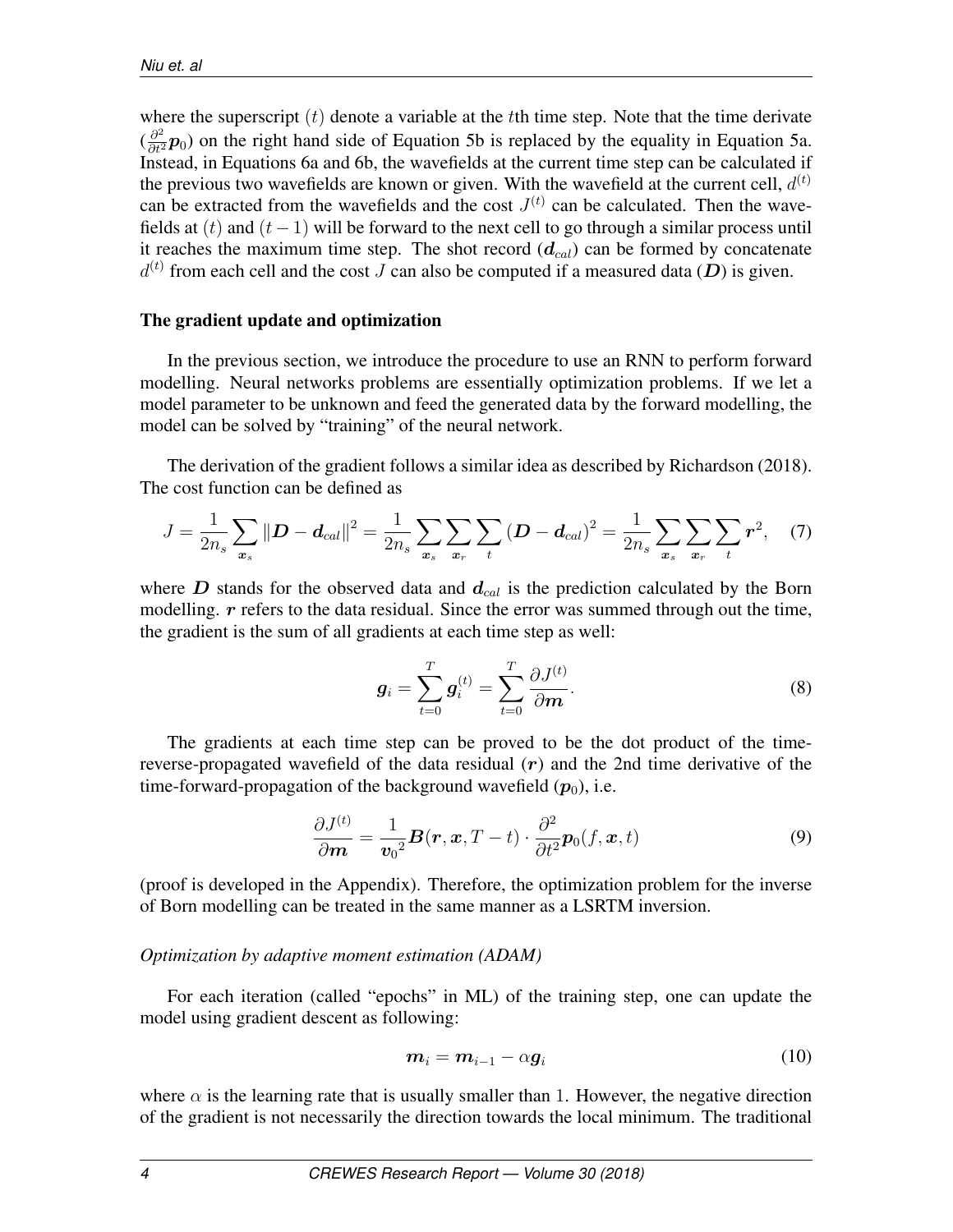gradient descent method is not costly to calculate at each iteration, but usually takes a zigzag path to the optimal solution. ADAM is a first-order optimization method which is able to suppress the oscillations that commonly appear in the gradient descent method. Similar to conjugate gradients, ADAM chooses a more optimal path based on previous updates. This optimization method combines the advantages of momentum and RMSprop (Kingma and Ba, 2014).

ADAM needs three (hyper-) parameters to be set manually: 1)  $\alpha$  refers to the step length of the gradient update, which is similar what is used in other gradient methods; 2)  $\beta_1$  and 3)  $\beta_2$  are extra parameters to control how much the new gradient is related to previous gradients. These parameters are used to calculate two momentum terms, which are the accumulative sum of the first order and second order of the gradient in previous iterations. These momentums are defined as

$$
\boldsymbol{v} \leftarrow \beta_1 \boldsymbol{v} + (1 - \beta_1) \cdot \boldsymbol{g} \tag{11a}
$$

$$
\mathbf{s} \leftarrow \beta_2 \mathbf{s} + (1 - \beta_2) \cdot \mathbf{g}^2. \tag{11b}
$$

Instead of the model update described in Equation 10, ADAM optimizer updates the model in the following way:

$$
\boldsymbol{m}_i = \boldsymbol{m}_{i-1} - \alpha \cdot \frac{\hat{\boldsymbol{v}}}{\sqrt{\hat{\boldsymbol{s}}} + \epsilon} \tag{12}
$$

where  $\hat{v}$  and  $\hat{s}$  are  $v$  and  $s$  normalized by  $(1 - \beta_1^i)$  and  $(1 - \beta_2^i)$ , respectively.  $\epsilon$  is a regularization coefficient to avoid the division by zero. The pseudo-code provided by Kingma and Ba (2014) is shown below as Algorithm 1.

#### Algorithm 1 The ADAM optimization

 $v_0 \leftarrow 0$  $s_0 \leftarrow 0$  $i \leftarrow 0$ while  $i < n$ iter do  $i \leftarrow i + 1$ Calculate  $q_i$  $\boldsymbol{v}_i \leftarrow \beta_1 \boldsymbol{v}_{i-1} + (1 - \beta_1) \boldsymbol{g}_i$  $\boldsymbol{s}_i \leftarrow \beta_2 \boldsymbol{s}_{i-1} + (1-\beta_2) \boldsymbol{g}_i{}^2$  $\hat{\bm{v}}_i \leftarrow \frac{\bm{v}_i}{1-\beta_1{}^i} \ \hat{\bm{s}}_i \leftarrow \frac{\bm{s}_i}{1-\beta_2{}^i}$  $\bm{m}_i = \bm{m}_{i-1} - \alpha \cdot \frac{\hat{\bm{v}}_i}{\sqrt{\hat{\bm{s}}_i} + \epsilon}$ 

Generally speaking, the numerator of the update  $\hat{v}$  can be interpreted as the weighted sum of gradients through iterations. Therefore the oscillation will be cancelled in terms sum of gradients through iterations. Therefore the oscillation will be cancelled in terms of the vector sum. The denominator  $\sqrt{\hat{s}}$  can be thought as the weighted root-sum-square of the gradients. For the very first iteration of ADAM, the update will be a scale of alpha and the information of the gradient will be added later on. From the flow of the ADAM optimization, one can notice that the absolute value of the parameter update will never be greater than the stepsize  $\alpha$ . This means the ADAM optimizer will still perform small updates even if the optimal update should be large. This is because  $\hat{v}<\sqrt{\hat s}$  holds as long as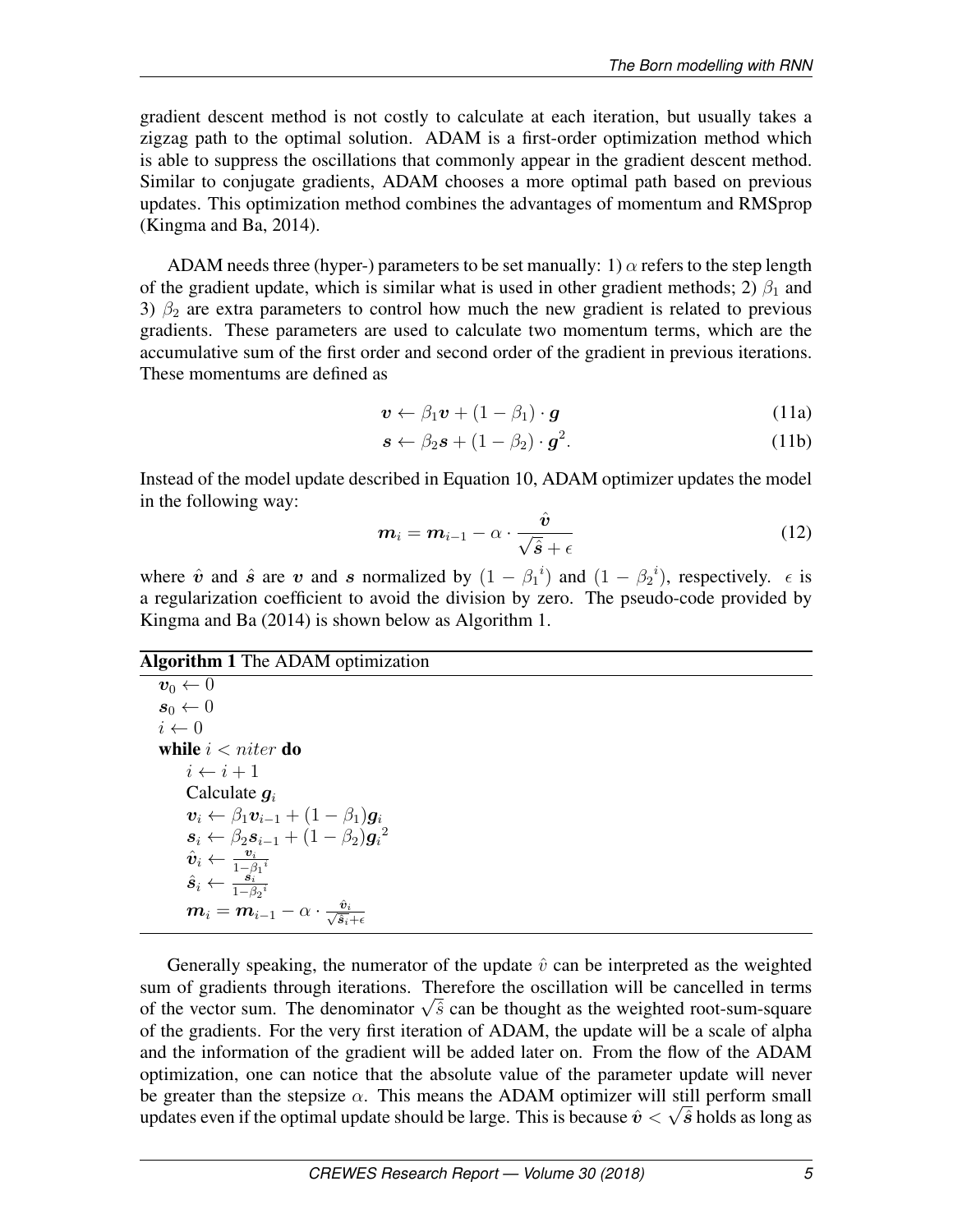gradients at each iteration are not always in the same direction. This characteristic prevents overshooting of the gradient. In our problem, the parameter to be solved is usually smaller than 1 (unless the initial guess for the velocity is very inaccurate), so the updates should be smaller than 1 as well. This is similar to classical machine learning problems, where the hidden parameters are usually small numbers. Therefore, we can start by testing different  $\alpha$ values from 0.001 to 0.1, which works well in most machine learning algorithms. However, for problems that need greater updates, one may need a step size that is greater than the values recommended by machine learning.

### The Fletcher-Reeves method

The Fletcher-Reeves method (FR) is a non-linear adaptation of the traditional linear conjugate gradient method (Wright and Nocedal, 1999). The traditional linear conjugate gradient method is designed for a quadratic cost function with respect to the model parameters. Although the Born modelling is a linear method and applying non-linearity seems to be unnecessary, the cost function may not be perfectly quadratic with respect to the model. Therefore, we decided to test this method by using the FR optimizer in the Scipy module of Python, which was implemented following Wright and Nocedal (1999). The pseudo-code is shown as Algorithm 2.

### Algorithm 2 The Fletcher-Reeves method

**Require:** The initial guess of model  $m_0$  (zeros) Compute  $J_0 = f(\mathbf{m}_0), \nabla J_0 = \frac{\partial J}{\partial \mathbf{m}}(\mathbf{m}_0)$ Set  $p_0 = -\nabla J_0$  $i \leftarrow 0$ while  $i < n$ iter and  $\nabla J_i \neq 0$  do Compute  $\alpha_i$  and set  $m_{i+1} = m_i + \alpha_i p_i$ Evaluate  $\nabla J_{i+1}$  $\beta_{k+1} \leftarrow \frac{\langle \nabla J_{i+1}, \nabla J_{i+1} \rangle}{\langle \nabla J_i, \nabla J_i \rangle}$  ( $\langle \cdot, \cdot \rangle$  refers to inner product)  $\boldsymbol{p}_{i+1} \leftarrow -\nabla J_{i+1} + \beta_{k+1} \boldsymbol{p}_k$  $i \leftarrow i + 1$ 

# SYNTHETIC DATA EXAMPLES

### The modelling results

We designed a simple scattering model to test the modelling accuracy using the Born approximation. The model is shown in Figure 2, which has a dimension of  $101 \times 101$ cells with a grid spacing of 10 m. For both the finite difference modelling and the Born modelling , 11 shots are fired at the indexes 1, 11, 21, 31, 41, 51, 61, 71, 81, 91 and 101 at the surface and the receivers are placed at each cell with the same depth. The receivers record the first 1 s with time step of 1 ms. The injected source was a 15 Hz Ricker wavelet. Figures 3 and 4 are the corresponding synthetic wavefields, showing that finite difference and Born modelling produce similar results for this case.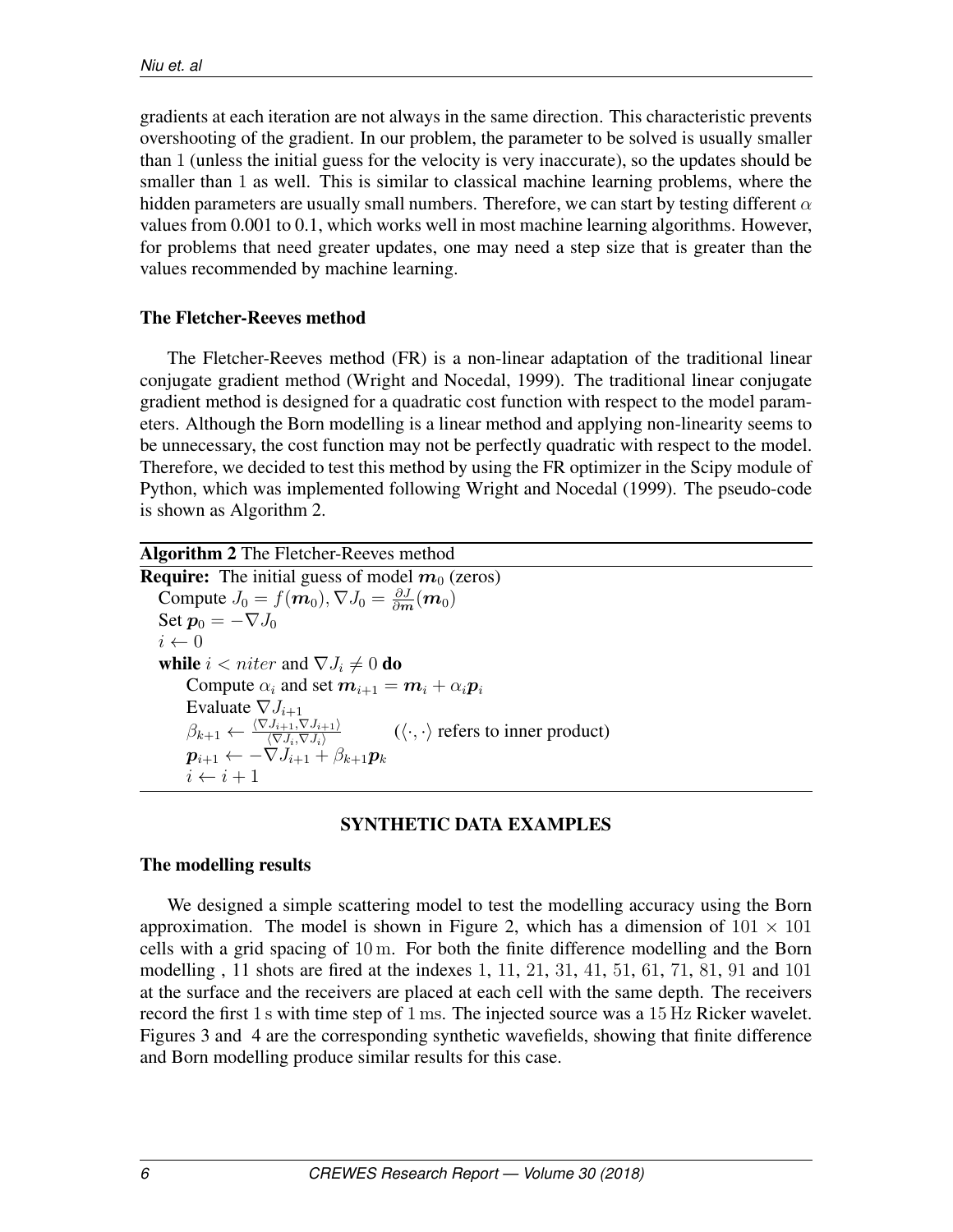

FIG. 2. The scattering model. The true model was used for the finite difference modelling (Figure 3) while the background and perturbed model were used for the Born modelling method (Figure 4).



FIG. 3. A shot record calculated by the finite difference modelling method.



FIG. 4. The shot record calculated by the Born modelling method.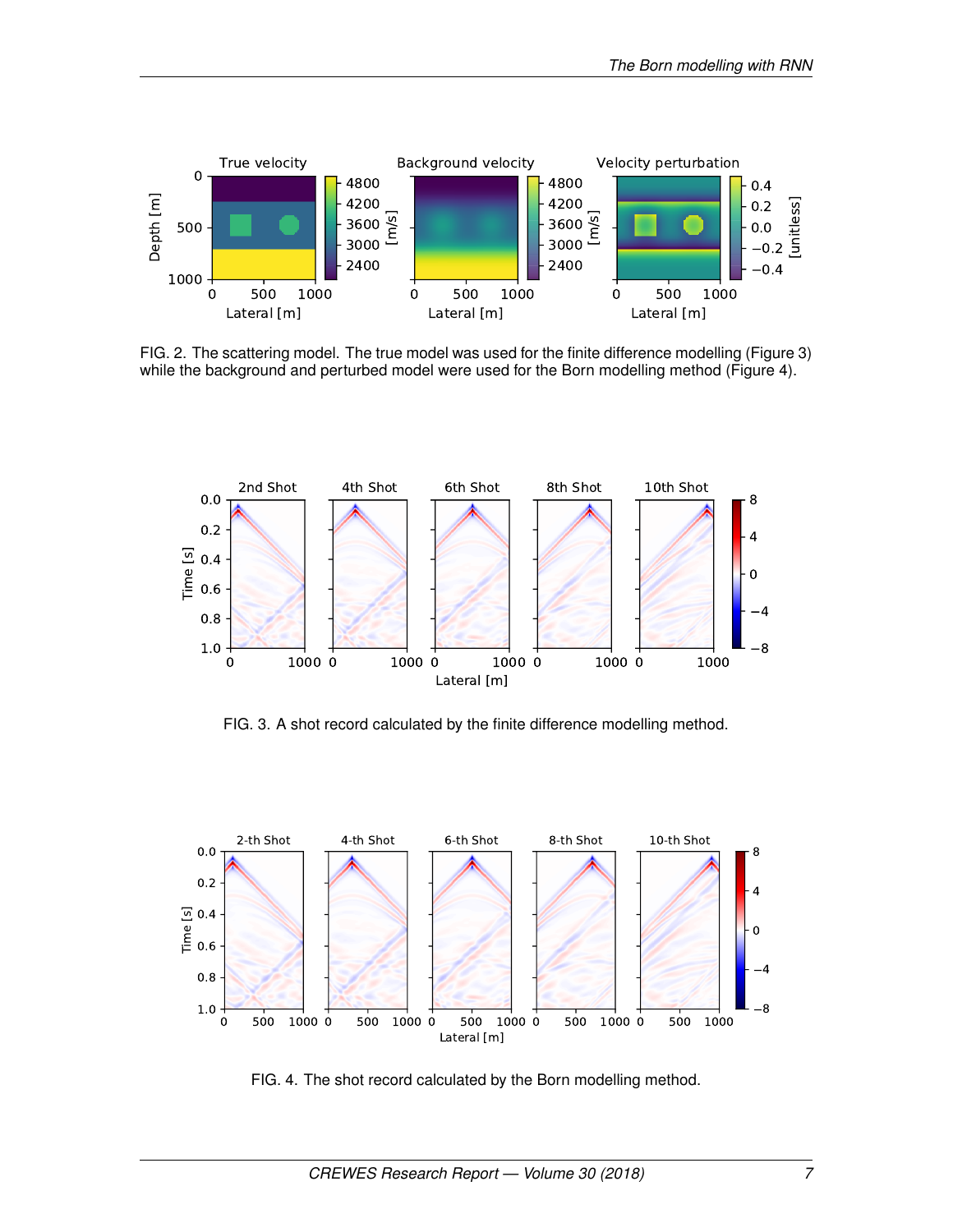

FIG. 5. The updated model at specific iterations. a) The true model; b) The initial zero model; c) The estimated model at the 10th iteration with ADAM optimizer using a learning rate of 0.3; d) The model at the 50th iteration.

### The inversion results

Now we test whether the RNN is capable of calculating model corrections from the prediction errors, that is the RNN back propagation algorithm. The shot record shown in Figure 4 was feed to the RNN as the desired output (target). At each iteration, the training process automatically finds the inverse of the prediction error and returns an estimate of the model. Then the same test was done on the more structured Marmousi model (Figure 7). In our tests we found that the method does not seem to reach a stopping criteria. This is because the high frequency component of the model is difficult to recover, decreasing the convergence rate with iterations. After hundreds of iterations the convergence rate is so small that, after a reasonable period of time, the cost function does not reach the accuracy threshold. To circunvent this issue, we have to set a maximum for the number of iterations that unfortunately depends on the chosen optimization method. The following subsections show results of using the ADAM optimizer.

### *The scattering model*

Figure 5 shows the inversion result by the ADAM optimizer applied to the scattering model shown in Figure 2. The initial model was all zeros and the learning rate was set to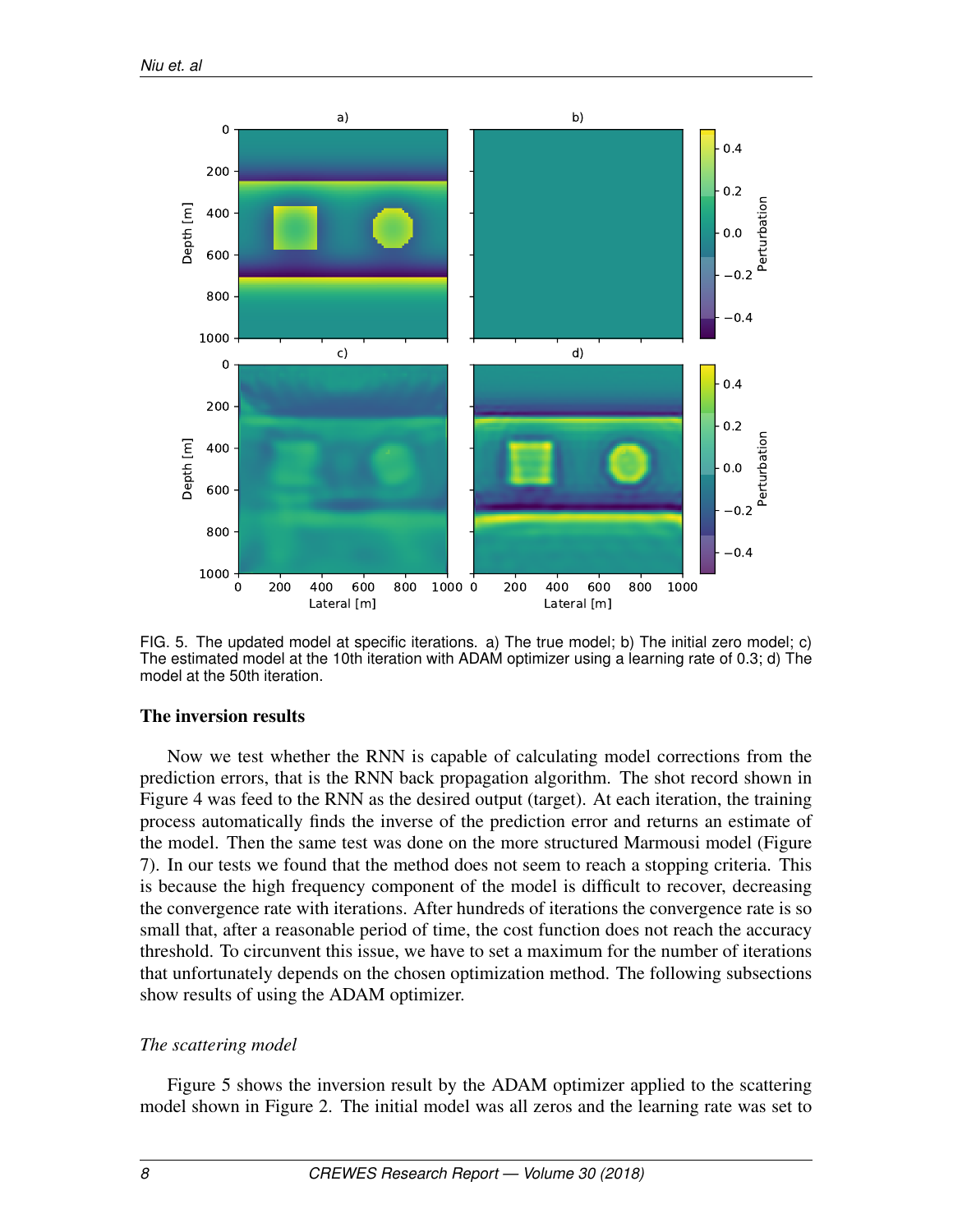

FIG. 6. The cost functions for different value of  $\alpha$  with  $\beta_1 = 0.9$  and  $\beta_2 = 0.999$  in all cases.

a value of 0.03. We can see that the main skeleton of the model was partially recovered after 10 iterations. The model kept improving and gained more high frequencies through iterations. Figure 6 shows the cost function response to different choices of the learning rate  $\alpha$ . As mentioned in the theory section,  $\beta_1$  and  $\beta_2$  are weighing factor that determine how much the update is related to previous gradients, while the stepsize is controlled by  $\alpha$ . Since the absolute value of the update is never greater than  $\alpha$ , the choice of  $\alpha$  is crucial and problem-specific. For the scattering model shown in Figure 2, velocity perturbations range from  $-0.4$  to 0.4. If setting the number of iterations to 400 and letting the stepsize to be equal to  $\alpha$ , then  $\alpha$  should be around  $0.4/400 = 0.01$ . In Figure 6, we can see that  $\alpha = 0.01$  is too conservative—the curve is smooth but it converges slower then  $\alpha = 0.03$ . In contrast,  $\alpha = 0.01$  seems to be too aggressive—the oscillation on the curve indicates the stepsize used is too large. Although it still approaching the local minima, with satisfying speed, the progress is at high risk as the function may get trap into other local minima at any oscillation peaks.  $\alpha = 0.03$ , despite some minor imperfection, converges the fastest to the local minimum. Furthermore, the training process does not need 400 iterations to converge and it gives good results after 50 iterations. Selected iterations of model was shown in Figure 5b, 5c and 5d.

#### *The Marmousi model*

One may find that even a non-linear method like FWI has difficulty to estimate flat layers since the high-frequency part of the model takes long time to converge. Therefore, we test a different model, Marmousi (see Figure 7), which although more complex is more representative of the kind of problems we would like to solve. The model grid has a dimension of  $94 \times 288$  with a cell size of 10 m. For our tests, we reduced the depth and lateral distance by a constant scale factor to reduce the memory usage. Otherwise, the model would need a lower dominant frequency to satisfy the dispersion condition and would result in images with poor resolution. Figure 8 shows the model updates obtained at selected iterations using the ADAM optimizer with a learning rate of  $\alpha = 0.03$ . The red line in Figure 9 refers to the cost function corresponding to it. The values of the cost function are, at the initial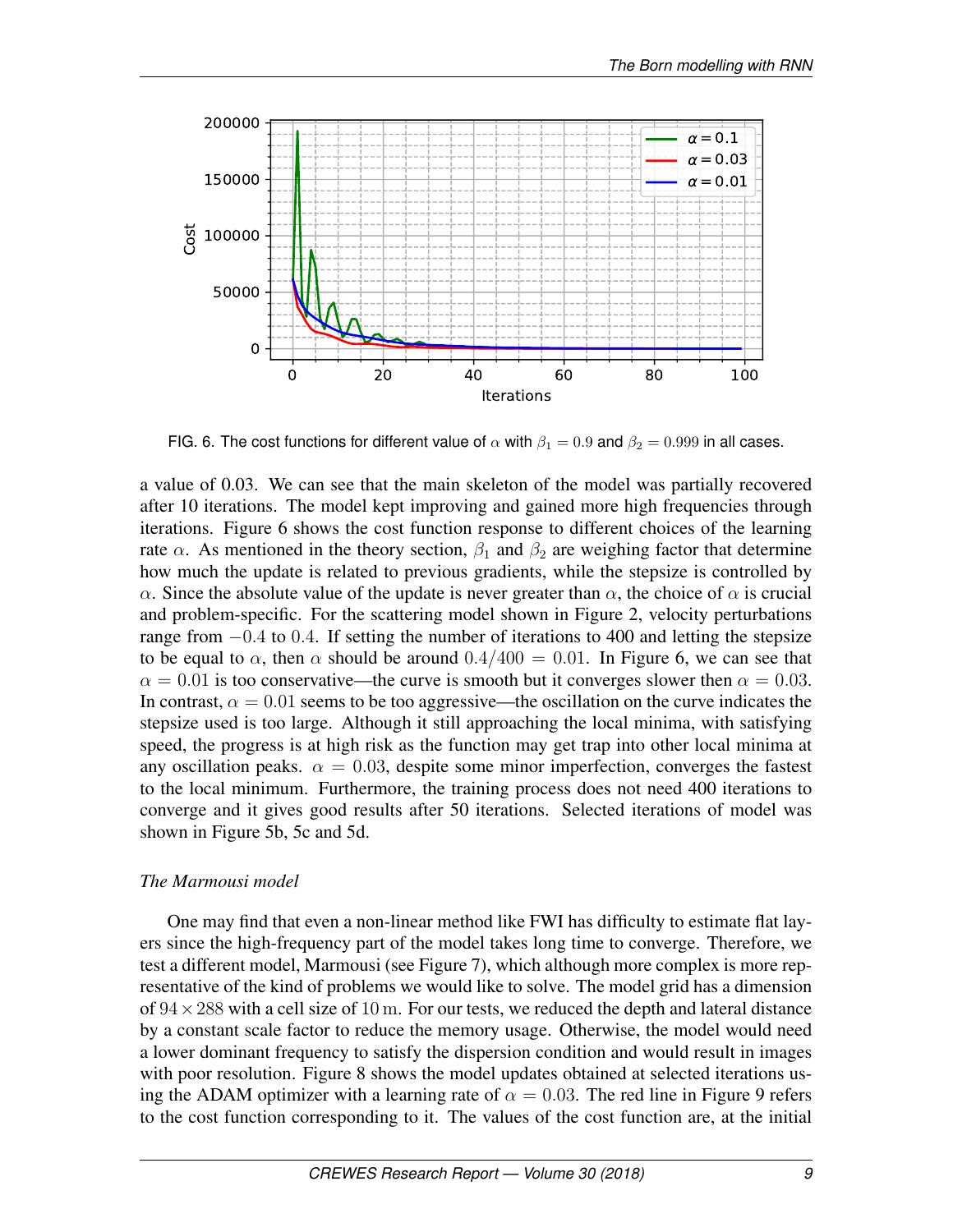

FIG. 7. The Marmousi model. The background velocity model is obtained by gaussian filtering of the true model. The velocity perturbation is  $2\delta v/v_0,$  as defined in the theory section.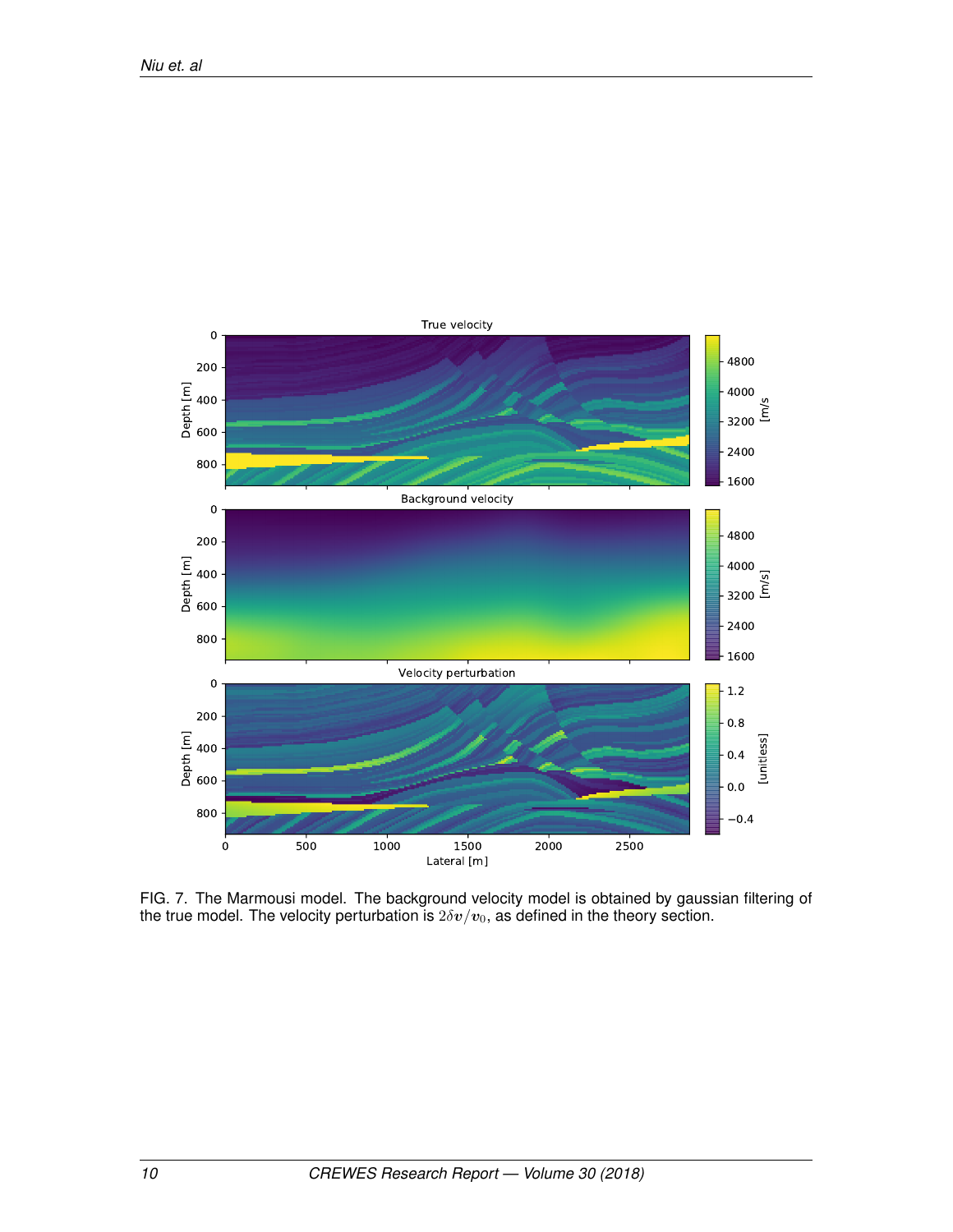

FIG. 8. The inversion results of Marmousi model by RNN. a) The true model; b) The initial zero model; c) The estimated model at the 10th iteration with ADAM optimizer using learning rate 0.3; d) The model at the 50th iteration.

state equal to 1933903.87, at the 200th iteration equal to 247.67, and at the 300th iteration equal to 101.88.

# Non-linear optimizers

Two non-linear optimization methods were used in this report, the FR-CG and the L-BFGS-B method. Both of the methods use line search, which means the cost will be computed more than once at some points. The green and blue lines in Figure 9 show cost functions for both methods, respectively.

For the FR-CG method, it is noticeable that some severe line search oscillation happens in early iterations and cause it to be slow from the beginning. The cost is 33246.41 at the 200th function evaluation and converges extremely slow after the cost is minimized to around 2000.

For the L-BFGS-B method, there are only minor line search oscillations. The method is a lot faster than the FR-CG method and converges to a lower cost. The cost is 4044.99 at the 200th function evaluation and converges to around 300 eventually. However, neither of the methods outperforms the ADAM optimizer. This is because the step length is problemspecific and gives a boost to the optimization process.

# Limitations

Although RNN is convenient to take advantage of parallel CPUs and GPU acceleration, it also has many drawbacks. On the one hand, RNN uses small number of time steps (usually less than a 100), because of the kind of problems it was designed for (voice recognition and word processing). On the other hand, it needs to use small time steps to avoid aliasing and distortion and to fully cover realistic models. TensorFlow saves all the functions to cache for each layer before starting the back-propagation, but in the kind of problems discussed in this report there are too many variables. For the scatter model as shown in Figure 2, though the actual training progress is fast, it takes 10 gigabytes of memory and usually needs 15 min to 20 min just for the initial setup. This disadvantage may be avoided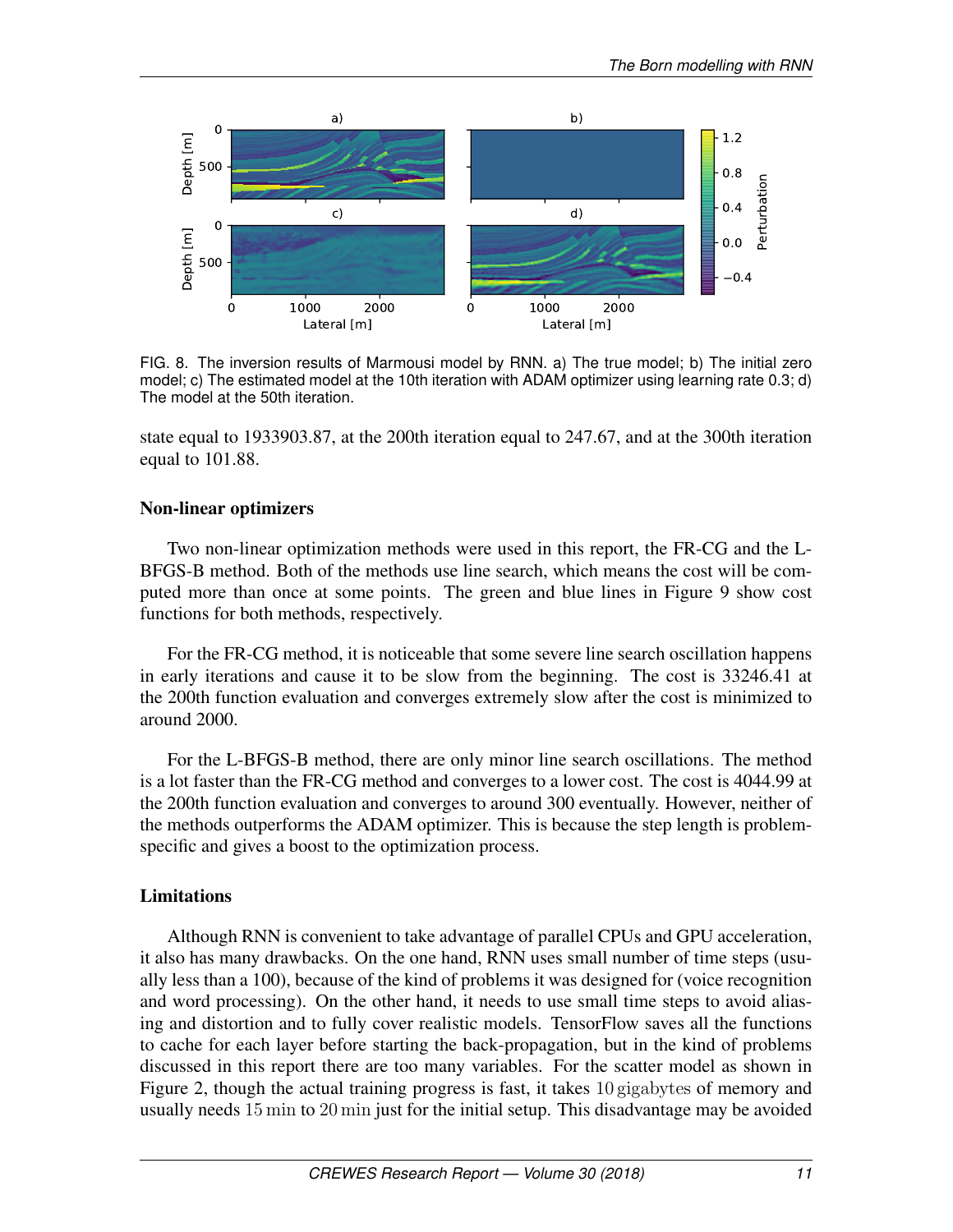

FIG. 9. Cost function curves comparison of the three used methods. a) The first 200 times of loss calculations; b) a zoomed version of the figure a.

by designing a more suitable neural network structure or by transforming the time domain into the frequency domain to reduce the number of layers in RNN.

The other notable drawback is from the use of the Born approximation. Like LSRTM, that also uses the Born approximation, the method also highly depends on the quality of the background velocity estimation. A poor/wrong background velocity will result in position shifts for the imaged reflector. A solution for this would be adding more non-linearity. For example, the forward modelling can be replaced by the finite difference method, or we can update the background velocity during the iteration to add more non-linearity.

#### **CONCLUSION**

The Born modelling can be successfully implemented using RNN with TensorFlow. Then, by feeding a theoretical data to the RNN built, the model can be inverted by backpropagation of the RNN. This operation can be proven to be the same as the LSRTM formulation. We found the ADAM method seems to be the most efficient optimizer but it requires to be extra careful when choosing the hyper-parameters. The second efficient optimizer is L-BFGS-B, which does not take extra hyper-parameters. The least efficient optimizer in our tests is the FR-CG, which spends much time in line searching and hence causes too many perturbations to the loss curve. The overall computing performance is good but TensorFlow takes too much time and memory to build the network before the back-propagation. In the future, we are interested in bringing this method to the frequency domain and looking for a more suitable neural network structure for wave propagation.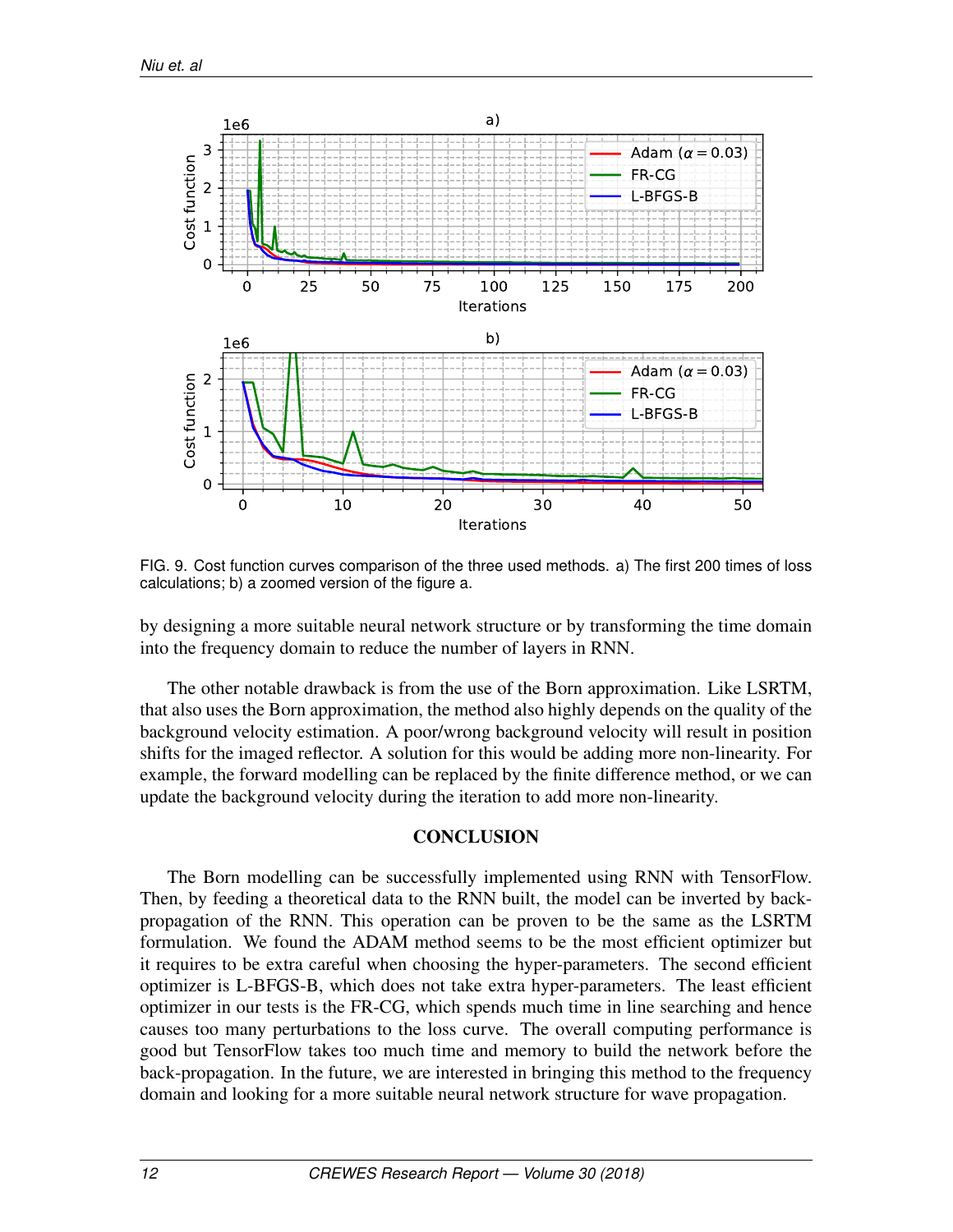# ACKNOWLEDGEMENTS

We thank the sponsors of CREWES for continued support. This work was funded by CREWES industrial sponsors and NSERC (Natural Science and Engineering Research Council of Canada) through the grant CRDPJ 461179-13.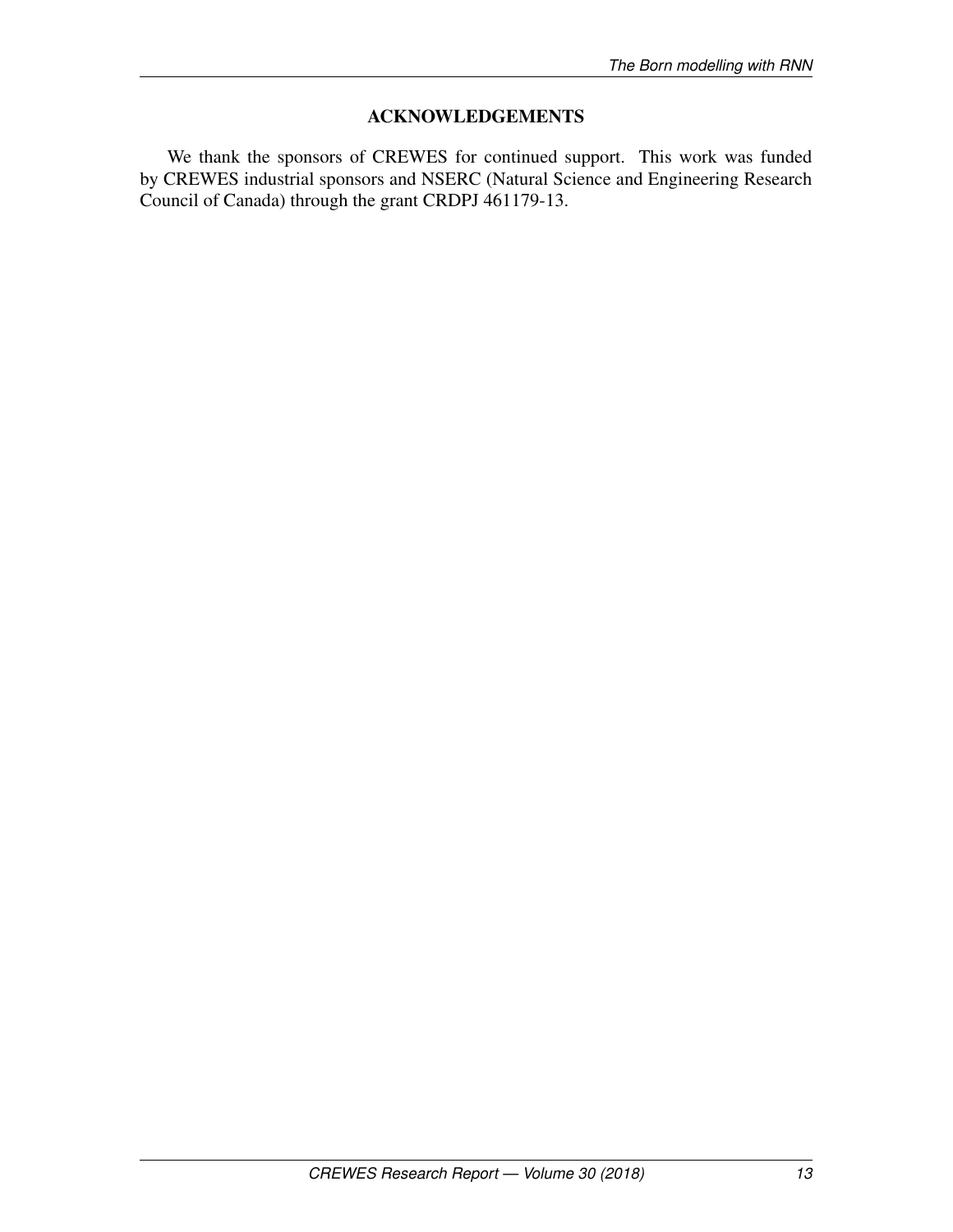#### APPENDIX A: THE DERIVATION OF THE GRADIENT

First, let us express the current perturbation wavefield with the two previous perturbation wavefields at time step  $t, t + 1$  and  $t + 2$ , respectively. We get

$$
\delta \boldsymbol{p}^{(t)} = \left(2 + \Delta t^2 \boldsymbol{v}_0^2 \nabla^2\right) \delta \boldsymbol{p}^{(t-1)} - \delta \boldsymbol{p}^{(t-2)} + \Delta t^2 \cdot \boldsymbol{m} \cdot \frac{\partial^2 \boldsymbol{p}_0^{(t-1)}}{\partial t^2}
$$
 (A.1a)

$$
\delta \boldsymbol{p}^{(t+1)} = \left(2 + \Delta t^2 \boldsymbol{v}_0^2 \nabla^2\right) \delta \boldsymbol{p}^{(t)} - \delta \boldsymbol{p}^{(t-1)} + \Delta t^2 \cdot \boldsymbol{m} \cdot \frac{\partial^2 \boldsymbol{p}_0^{(t)}}{\partial t^2}
$$
 (A.1b)

$$
\delta \boldsymbol{p}^{(t+2)} = \left(2 + \Delta t^2 \boldsymbol{v}_0^2 \nabla^2\right) \delta \boldsymbol{p}^{(t+1)} - \delta \boldsymbol{p}^{(t)} + \Delta t^2 \cdot \boldsymbol{m} \cdot \frac{\partial^2 \boldsymbol{p}_0^{(t+1)}}{\partial t^2}
$$
 (A.1c)

where  $\delta p$  refers to the perturbation wavefield and the superscript refers to the corresponding time step.  $p_0$  is the background wavefield. m refers to the velocity perturbation (2 $\delta v/v_0$ ). Note that the last term in (A.1a) is the source term scaled by  $\Delta t^2 v_0^2$ . This characteristic is used later in the proof.

Differentiate (A.1a) with respect to  $m$  and differentiate (A.1b) and (A.1c) with respect to  $\delta \boldsymbol{p}^{(t)}$ . Then we get

$$
\frac{\partial \delta \mathbf{p}^{(t)}}{\partial \mathbf{m}} = \Delta t^2 \frac{\partial^2 \mathbf{p}_0^{(t-1)}}{\partial t^2}
$$
 (A.2a)

$$
\frac{\partial \delta \mathbf{p}^{(t+1)}}{\partial \delta \mathbf{p}^{(t)}} = 2 + \Delta t^2 \mathbf{v}_0^2 \nabla^2
$$
 (A.2b)

$$
\frac{\partial \delta \mathbf{p}^{(t+2)}}{\partial \delta \mathbf{p}^{(t)}} = -1 \tag{A.2c}
$$

From Equation 7, the cost of each shot at a specific time slice is

$$
J^{(t)} = \frac{1}{2} \left( \mathbf{D}^{(t)} - \mathbf{d}_{cal}^{(t)} \right)^2 = \frac{1}{2} \left( \mathbf{d}_{obs}^{(t)} - \mathcal{S}_{\mathbf{x}_r} \delta \mathbf{p}^{(t)} \right)^2 \tag{A.3}
$$

where  $\mathcal{S}_{x_r}$  is the sampling operator that extract the data from the wavefield at the receiver positions to form the shot record  $d_{cal}$ . By taking the derivative with respect to the current perturbation wavefield  $\delta \boldsymbol{p}^{(t)}$  on both side, we can get

$$
\frac{\partial J^{(t)}}{\partial \delta \boldsymbol{p}^{(t)}} = -\mathcal{S}_{\boldsymbol{x}_r} \left( \boldsymbol{D}^{(t)} - \mathcal{S}_{\boldsymbol{x}_r} \delta \boldsymbol{p}^{(t)} \right)
$$
(A.4a)

$$
=-\mathcal{S}_{x_r}r^{(t)}\tag{A.4b}
$$

$$
=-r^{(t)}\tag{A.4c}
$$

Since  $S_{x_r}$  is the sampling operator,  $S_{x_r}r^{(t)}$  will simply be  $r^{(t)}$ . Similar to what is discussed by Richardson (2018). The gradient of the const function with respect to tone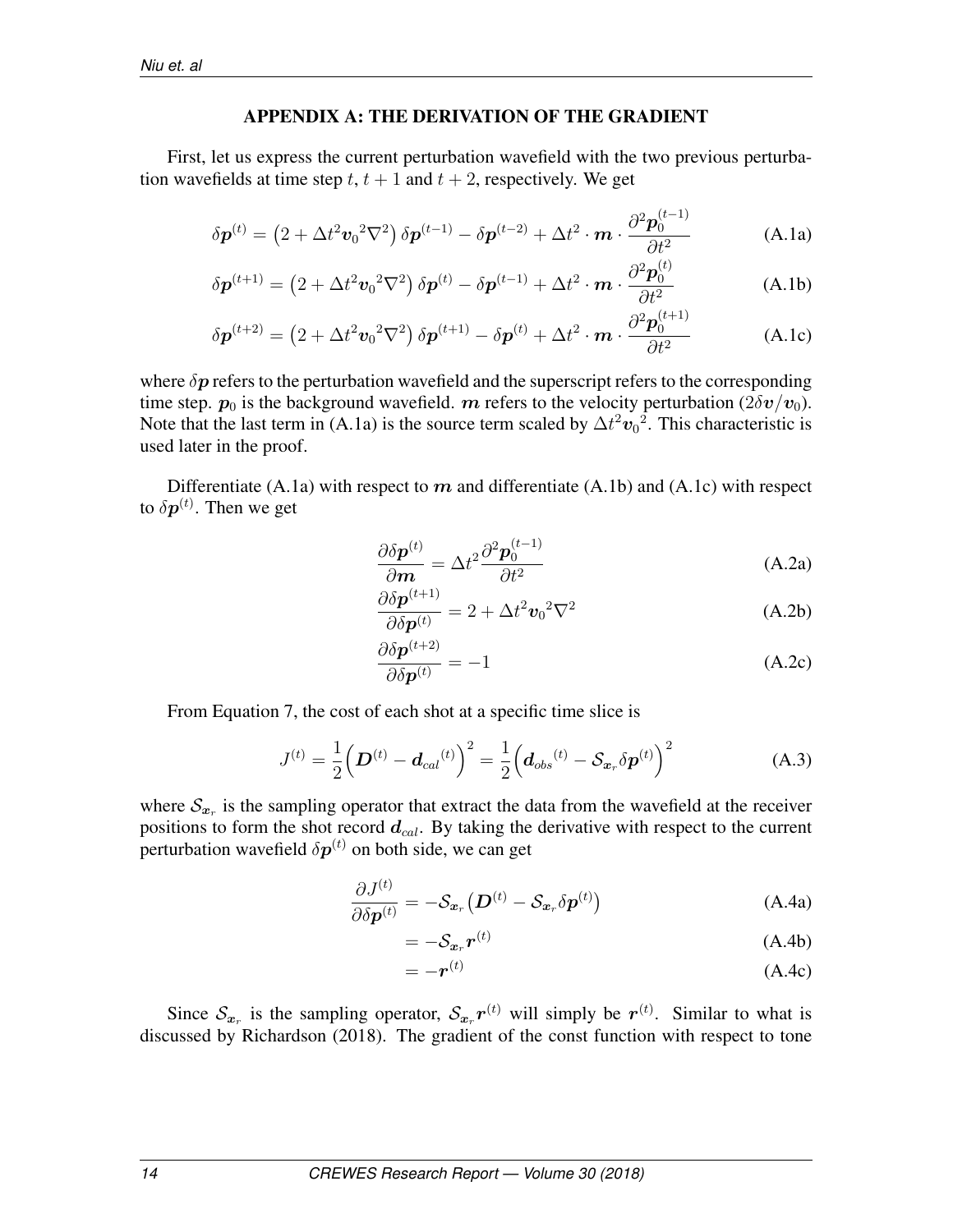wave field at specific time step  $t$  can be express as

$$
\frac{\partial J}{\partial \delta \boldsymbol{p}}\bigg|_{t} = \frac{\partial J}{\partial \delta \boldsymbol{p}}\bigg|_{t+2} \cdot \frac{\partial \delta \boldsymbol{p}^{(t+2)}}{\partial \delta \boldsymbol{p}^{(t)}} + \frac{\partial J}{\partial \delta \boldsymbol{p}}\bigg|_{t+1} \cdot \frac{\partial \delta \boldsymbol{p}^{(t+1)}}{\partial \delta \boldsymbol{p}^{(t)}}
$$
\n
$$
+ \frac{\partial J^{(t)}}{\partial \delta \boldsymbol{p}^{(t)}}
$$
\n(A.5)

According to the chain rule, the gradient of the cost  $J$  with respect to  $m$  at a specific time step  $t$  can be express as

$$
\left. \frac{\partial J}{\partial \mathbf{m}} \right|_{t} = \left. \frac{\partial J}{\partial \delta \mathbf{p}} \right|_{t} \cdot \frac{\partial \delta \mathbf{p}^{(t)}}{\partial \mathbf{m}} \tag{A.6}
$$

By Substituting (A.5), (A.2b), (A.2c) and (A.2a) into (A.6), the equation becomes

$$
\frac{\partial J}{\partial \mathbf{m}}\bigg|_{t} = \left[ \left( 2 + \Delta t^2 \mathbf{v}_0^2 \nabla^2 \right) \frac{\partial J}{\partial \delta \mathbf{p}} \bigg|_{t+1} - \frac{\partial J}{\partial \delta \mathbf{p}} \bigg|_{t+2} + \frac{\partial J}{\partial \delta \mathbf{p}^{(t)}} \right] \cdot \left[ \Delta t^2 \frac{\partial^2 \mathbf{p}_0^{(t-1)}}{\partial t^2} \right] \tag{A.7}
$$

where the last term in the first bracket equals to the residual time slice (Equation A.4c). If we compare the terms in the first bracket with terms in Equation A.1a, we can notice that  $\frac{\partial J}{\partial \delta p}$ is actually a wavefield at time step  $t + 1$  which uses the residual slice scaled by  $1/\Delta t^2 v_0^2$  as source, denoted by  $B(r^{(t+1)}/\Delta t^2 v_0^2, x, t+1)$ . B refers to a time-reversepropagation of wavefield since the wavefield at time step  $t$  is calculated by the wavefields at future time steps  $t + 1$  and  $t + 2$ . The term in the 2nd time derivative of the background wavefield  $(\bm{p}_0)$  scaled by  $\Delta t^2$  at time step  $t-1,$  denoted by  $\Delta t^2\bm{F}(f,\bm{x},t-1)$ .  $\bm{F}$  is the timeforward-propagation of wavefield since  $p_0$  is propagating in the positive time direction. Then, Equation A.7 becomes

$$
\left. \frac{\partial J}{\partial \mathbf{m}} \right|_{t} = -\mathbf{B}(\mathbf{r}^{(t+1)}/\Delta t^2 \mathbf{v}_0^2, \mathbf{x}, t+1) \cdot \Delta t^2 \mathbf{F}(f, \mathbf{x}, t-1)
$$
 (A.8a)

$$
\approx -\frac{1}{\mathbf{v}_0^2} \boldsymbol{B}(\boldsymbol{r}^{(t+1)}/\Delta t^2 \mathbf{v}_0^2, \boldsymbol{x}, t+1) \cdot \boldsymbol{F}(f, \boldsymbol{x}, t-1)
$$
 (A.8b)

With Equation A.8b, we can infer the gradient in the global scale instead of at individual time step

$$
\left. \frac{\partial J}{\partial \boldsymbol{m}} \right|_{t} \approx -\frac{1}{\boldsymbol{v}_{0}^{2}} \boldsymbol{B}(\boldsymbol{r}, \boldsymbol{x}, T - t) \cdot \frac{\partial^{2}}{\partial t^{2}} \boldsymbol{p}_{0}(f, \boldsymbol{x}, t) \tag{A.9}
$$

which is similar to the form of LSRTM.